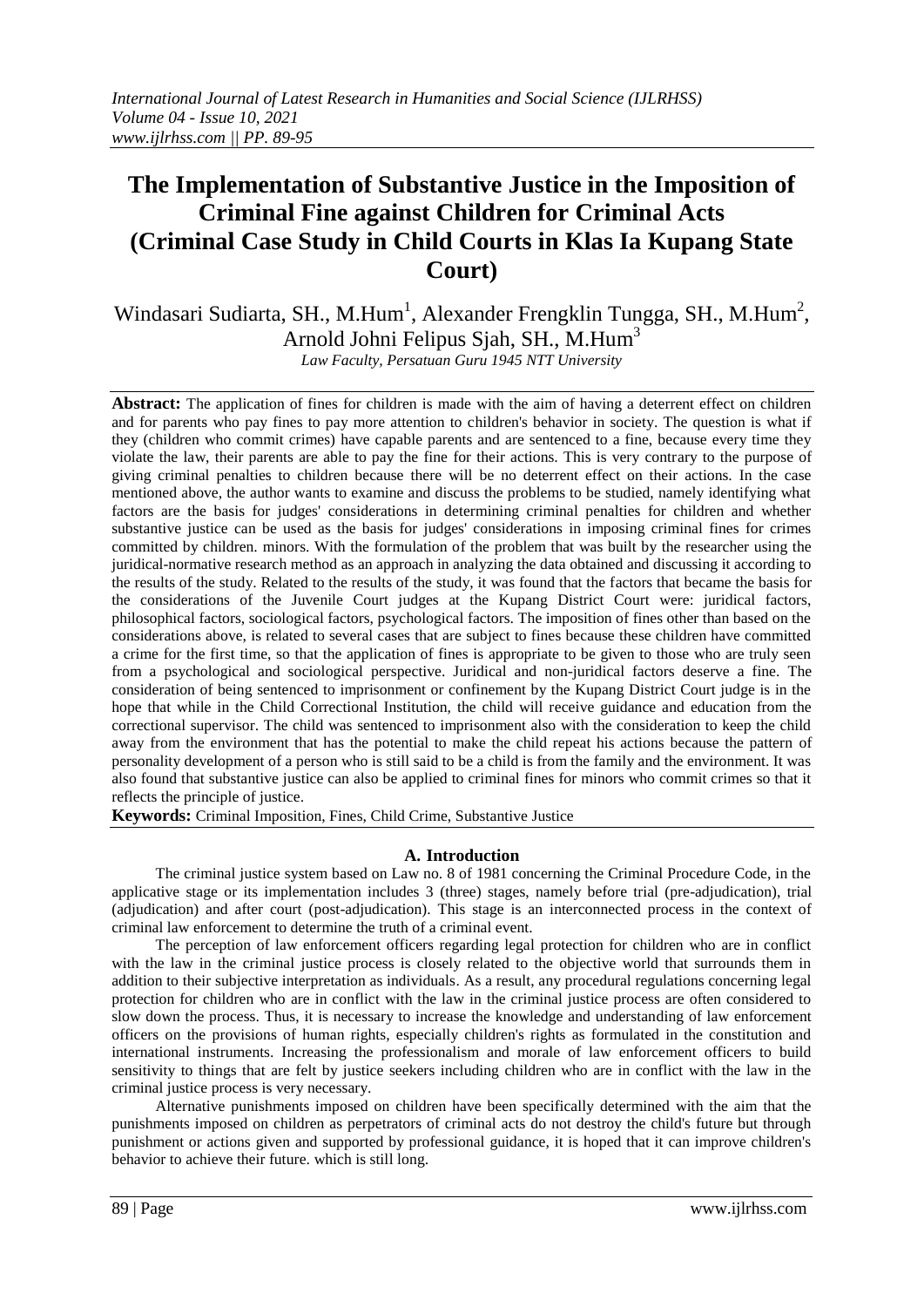### *www.ijlrhss.com || PP. 89-95*

Choosing the type of punishment is certainly influenced by various conditions or circumstances obtained at the trial which are based on the reality of the previous process and the decision handed down must be taken into account with the future development of the child.

The application of fines for children is made with the aim of having a deterrent effect on children and for parents who pay fines to pay more attention to children's behavior in society. The question is what if they (children who commit crimes) have capable parents and are sentenced to a fine, because every time they violate the law, their parents are able to pay the fine for their actions. This is very Contrary to the purpose of giving criminal penalties to children because there will be no deterrent effect on their actions.

Based on this, the writer wants to examine more deeply related to the application of substantive justice in the imposition of fines against children who commit crimes.

### **B. Problem Formulation**

a. What factors are the basis for the judge's consideration in determining the criminal fine for children? b. Is substantive justice the basis for judges' considerations in imposing fines for crimes committed by minors?

### **C. Discussion**

1. Factors that become the basis for judges' considerations in the application of fines for children. The development of cases of children dealing with the law from time to time is increasing varied. The forms of actions carried out by children can not only be classified as delinquency However, it is already a criminal act so that inevitably a criminal approach is forced to be carried out on children.

Related to criminal acts committed by children in accordance with the provisions of Article 71 of the Law of the Republic of Indonesia Number 11 of 2012 concerning the Juvenile Criminal Justice System, which are as follows:

1) The main crime consisting of

a. warning penalty;

b. conditional punishment (guidance in institutions, community services, supervision);

c. work training;

d. coaching in institutions and prisons;

2) Additional punishment in the form of confiscation of profits obtained from criminal acts, fulfillment of customary obligations.

If in material law a child in conflict with the law is threatened with cumulative punishment in the form of imprisonment and a fine, the fine shall be replaced with job training for a minimum of 3 months and a maximum of 1 year. The punishment for restricting freedom imposed on children is a maximum of of the maximum imprisonment that is threatened against adults (Article 79 paragraph 2 of the Law of the Republic of Indonesia Number 11 of 2012 concerning the Juvenile Criminal Justice System), while the special minimum provisions for imprisonment do not apply to children.

Giving a decision against a child by a judge is a form of applying criminal sanctions against perpetrators of criminal acts. The more diverse criminal sanctions and actions provided for law enforcement officers, the better. Because Criminal Law views criminal acts more focuses on the perpetrator, so that there must be individualization and differentiation in punishment, namely punishment that is in accordance with the circumstances and the person of the perpetrator of the crime.

The imposition of criminal decisions based on case data in 2020 recorded 15 cases of children, of the 15 cases of children who were sentenced to cumulative imprisonment and fined only 7 cases and the remaining 8 cases were sentenced to a single crime and namely imprisonment. In 2021 there were 5 cases of children, out of 5 cases of children who were sentenced to a cumulative crime, namely imprisonment and a fine of 3 cases and the remaining 2 cases were sentenced to a single crime, namely imprisonment.

The decision is the final stage and is the final goal of every case examination. It is this decision that determines whether or not the defendant is a naughty child. In the event that the decision is made by a single judge, of course, deliberation is not required, but in the case of the composition of the judges, the deliberation panel is obligatory. As is known, the decision is the crown of a judge, meaning that it is from the decision that it can actually be known how a judge actually examines, hears and decides a case.

The decision is not a conclusion because the decision is based on in-depth considerations of each case. This consideration is obtained from the facts revealed in court. A decision containing a sanction is preceded by a statement that a person is legally and convincingly proven guilty of a certain crime.

With regard to sanctions on naughty children, it can be in the form of criminal acts or actions as stipulated in Law no. 11 of 2012. The basis for in-depth considerations carried out by judges in the context of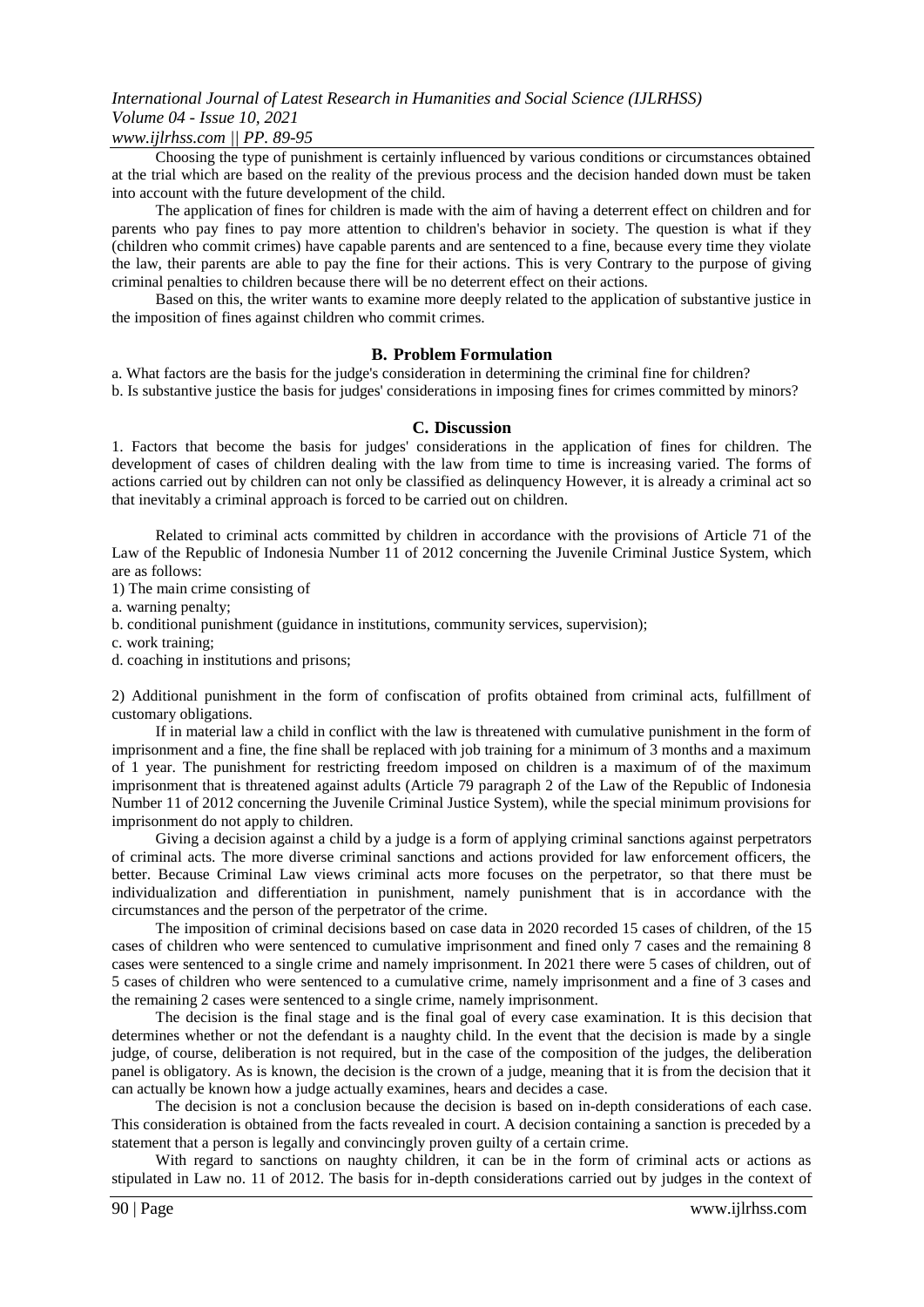### *www.ijlrhss.com || PP. 89-95*

imposing criminal sanctions on naughty children can be categorized into several factors, namely: (1) Juridical Factors (2) Non-Juridical Factors.

In imposing criminal sanctions on naughty children, judges cannot just rely on juridical factors if they don't want to be trapped in legislation that is rigid and never achieves justice. Therefore , the juridical and non juridical factors are considered by the judges together in one unit .

### **a. Juridical Factor.**

The juridical factor is based on the legal facts revealed in court. Legal facts obtained during the trial process are based on the suitability of witness statements, defendants' statements and evidence which is a series. This legal fact by the judge becomes the basis for consideration related to whether the actions of a child have fulfilled all the elements of the criminal offense charged with him. These elements will indicate the type of crime the naughty child has committed.

Furthermore, in addition to the type of crime, the juridical factor is also related to the criminal liability of naughty children. Here the judge will consider whether the actions that have been carried out by the naughty child can be held accountable to the child. Is there an element of blame on the naughty child for the alleged act.

In addition, this juridical factor is also related to the severity of the sentence imposed, the length of the criminal threat and the form of the type of crime that has been committed.

### **b. Non Juridical Factors.**

Non-juridical studies as the basis for judges' considerations regarding the imposition of sanctions on naughty children here consist of several factors, namely:

### **1. Philosophical.**

Philosophical factors are used as the basis for important considerations from judges in imposing sanctions on naughty children. With this factor, the judge will not lose his orientation based on the objectives that have been outlined by the relevant Law.

In the context of imposing sanctions on naughty children, the philosophical basis for the imposition is none other than in the best interests of the child as stipulated in Law no. 11 of 2012.

#### **2. Sociological**

Sociological factors are useful for assessing the social background of why a child commits a crime. The basis for the judge's consideration in imposing sanctions on these naughty children was obtained from community reports obtained from BAPAS. This community report contains data on individual children, families, education and social life as well as conclusions from community advisors. In the Juvenile Court Law, this community report becomes the judge's consideration in imposing sanctions. This sociological factor also becomes the basis for the judge's consideration of the influence of the form of sanctions imposed in the future on naughty children, so that the form of sanctions taken will be carefully considered.

#### **3. Psychological.**

Imposition of sanctions, psychological factors are important factors as a basis for consideration of imposing sanctions on naughty children. With psychological factors, it will be useful to examine the psychological condition of the child when the child commits a crime and after serving the crime. For this reason, psychological considerations are taken into consideration by judges in terms of imposing criminal sanctions because understanding this psychological aspect allows a description of the judge's perception of the naughty child. In the context of imposing criminal sanctions, judges obtain community reports from BAPAS as well as opinions from BAPAS in court and are known from the behavior of children during child trials.

#### **4. Criminologist.**

Criminological factors are needed to examine the causes of a child committing a crime and how the attitude and behavior of a child who commits a crime. Based on these criminological factors, judges in the context of imposing sanctions consider the motives of naughty children in committing criminal acts which will affect the form of imposing sanctions on naughty children. Although juridical factors and non-juridical factors are the basis for judges' considerations in imposing sanctions on naughty children, in reality, the crime of deprivation of liberty remains a central position in the criminal sanctions system. Most judges tend to impose imprisonment on children even though the child has committed a crime for the first time. This can be seen from the number of criminal applications fines against children compared to the implementation of imprisonment in 2020-2021.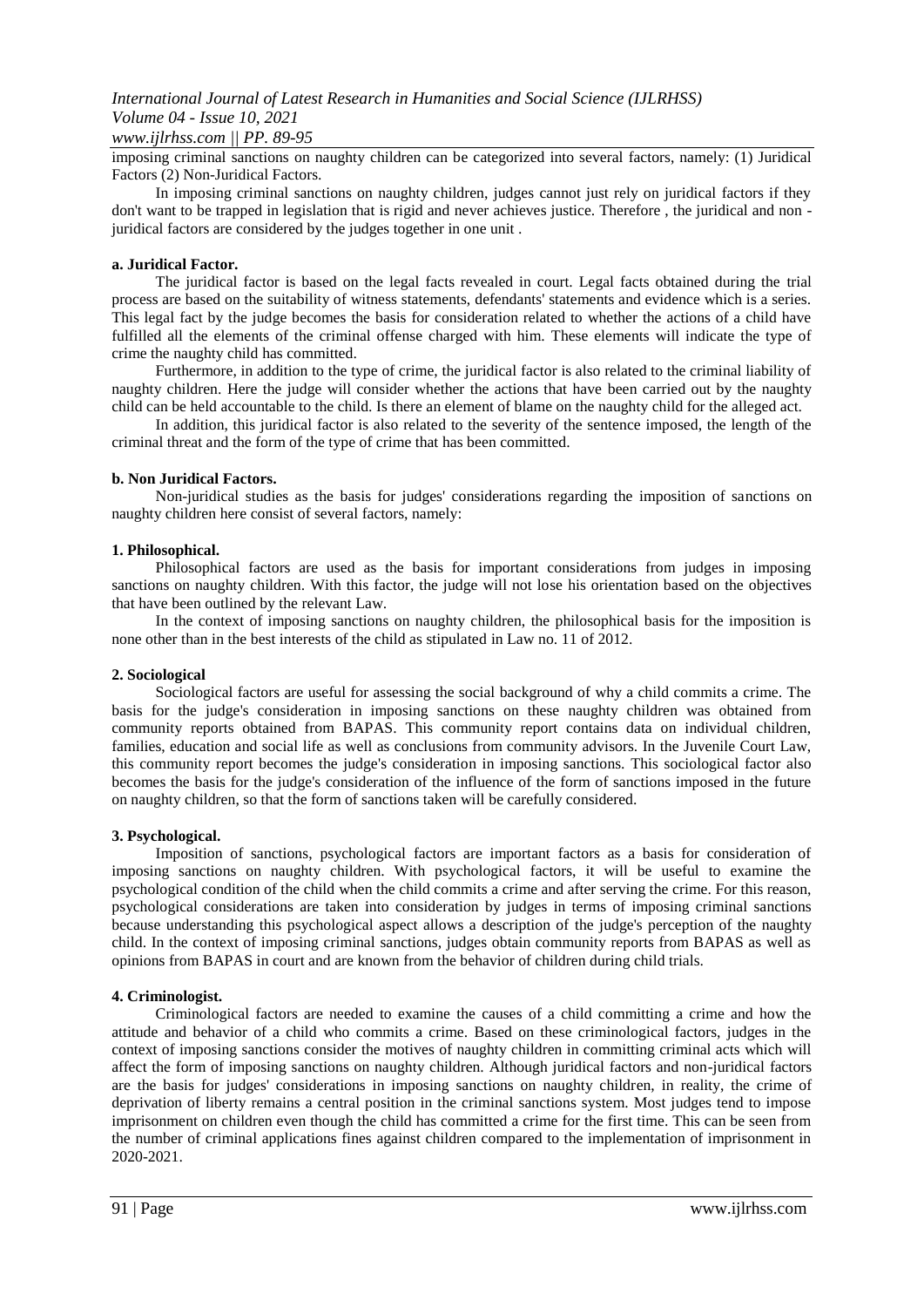### *www.ijlrhss.com || PP. 89-95*

The imposition of prison shows that punishment is only seen as an effort to tackle crime, even if there is a view that punishment is seen as retaliation. This can be seen from the judge's considerations in imposing imprisonment in general, in matters that are aggravating every case of a naughty child, a crime committed by a child is quite disturbing to the community.

According to Fransiskus W. Mamo, SH., MH who is one of the juvenile judges at the Kupang District Court, that in every criminal conviction, the judge must consider whether the decision is beneficial for the convict, including in juvenile criminal cases. Even in imposing a crime against a child, judges usually consider 3 things, namely:

### **1. The psychological state of the child when committing a crime**

Judges must know the background and factors that cause children to commit crimes. For example, the child commits the crime because he wants to defend himself, the child is in an emotional state, because of environmental or social factors and other factors that are considered by judges in making decisions on children.

### **2. The psychological state of the child after being sentenced**

Judges must also think about the impact or consequences on children after being convicted. Because in essence the punishment of a child is not only aimed at convicting a child, but also to make a child aware so that they do not commit the same crime or other criminal acts after serving their criminal period, both imprisonment and confinement.

The development of the child's soul after serving the sentence he handed down will also be an important concern by the judge in imposing a sentence. If this is not the case, then it is feared that the mental development of the child after being sentenced will not get better but even get worse. In other words, the judge must be able to predict the psychological state of the child after being sentenced later.

### **3. The psychological state of the judge in making a decision**

The DC judge must consider the severity of the delinquency committed by the child. If the child's delinquency is considered to be very severe and detrimental to many people, the judge is obliged to impose a sentence on the child so that it is a deterrent to his actions. However, if the child's delinquency is considered light and does not harm many people, the judge will return the child to his parents or guardian to be educated and it is hoped that the parent/guardian can understand and make the child aware of his actions that can harm himself and even others.

The imposition of fines other than based on the considerations above, is related to several cases that are subject to fines because these children have committed a crime for the first time, so that the application of fines is appropriately given to those who are truly seen from a psychological and sociological perspective. juridical and non-juridical factors deserve a fine.

Imprisonment is caused because fines are considered ineffective for the development of children's behavior patterns to become better, and it is confinement and imprisonment that are considered appropriate for a child to be educated on their behavior patterns. Apart from that, according to him, "if a child is sentenced to a fine, children, especially in the city of Kupang, who are typical of strong characters will not be deterred and will repeat crimes even more evil. They feel that if they commit a crime, they will be subject to a fine, and paid for by their parents. This will not educate them, because in other words it can be concluded that with parents' money, children are not afraid to commit crimes."

Generally, Kupang District Court judges impose imprisonment on children who are proven legally guilty as a substitute punishment for fines and according to Kupang District Court judges imprisonment or imprisonment is more effective than fines, because children can still be guided to change attitudes.

The consideration of being sentenced to imprisonment or confinement by the Kupang District Court judge is in the hope that while in the Child Correctional Institution, the child will receive guidance and education from the correctional supervisor. The child is also sentenced to imprisonment with the consideration of keeping the child away from the environment that has the potential to make the child repeat his actions because the pattern of personality development of a child is still said to be from the family and the environment.

Oriented to the objectives as specified in Law NO. 11 of 2012 concerning the Juvenile Justice System, it does not only view children as perpetrators of criminal acts but also views children as victims (victimogens) for their actions. The disparity in sanctions imposed on naughty children is in many ways the result of different perceptions in view of the provisions of the Juvenile Court Law, the Child Protection Act and the Child Welfare Act.

Correct understanding in handling cases of naughty children can start from understanding the position and classification of children based on the age classification of children at the time of committing a crime.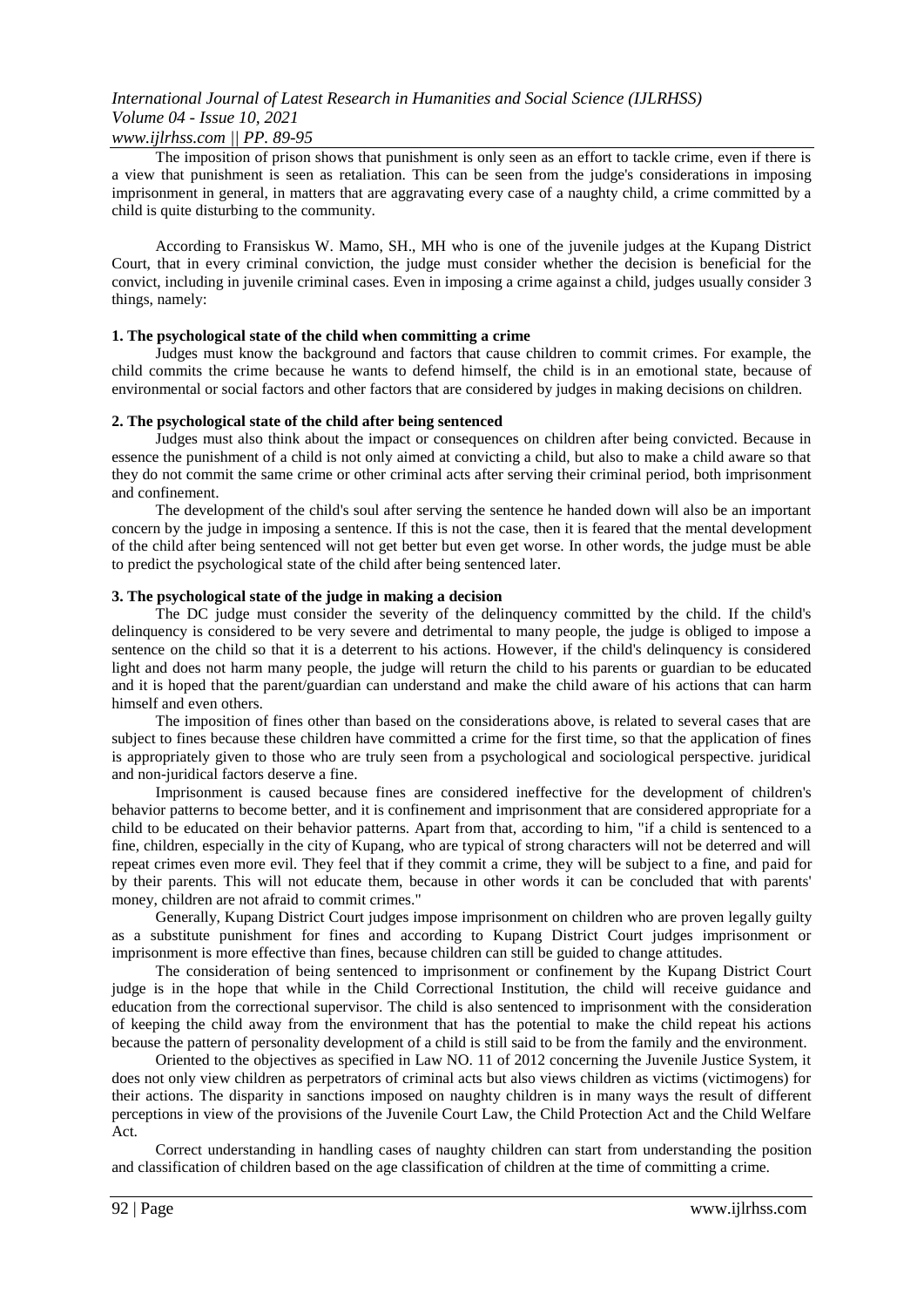### *www.ijlrhss.com || PP. 89-95*

Classification of age will greatly affect the imposition of sanctions imposed. Age classification has an important meaning for judges (children) because understanding age classification will be able to help judges (children) in understanding child psychology, and furthermore, a correct understanding of child age classification will help judges understand the phases of child development. This will result in a tendency for judges to also be able to understand and understand the condition of the child at the time of committing a crime.

4.2. Forms of Application of Substantive Justice as a Basis for Judges' Consideration in Imposing Fines for Crimes Committed by Minors.

The implementation of child protection, in the context of imposing sanctions on naughty children, basically also pays attention to other factors such as:

a. Matters related to the development of truth, justice and child welfare;

b. Other matters that must have a philosophical, ethical and legal basis;

c. The existence of a rational view that is positive and can be accounted for;

d. The existence of a principle of benefit which will be used by naughty children, for example, education, training and coaching that can support children's lives after getting out of legal problems;

e. There is an understanding of the regulated interests, not the perspective of the governing interests;

f. Actions handed down by judges must be consistent, not accidental and complementary;

g. An understanding of the imposition of sanctions that is not only based on criminogenic factors but also on victimization factors.

h. Understanding that the basis for imposing sanctions by judges on naughty children must be restorative (recovery) not as a means of criminal liability.

In addition to the things that have been described above, in the context of imposing sanctions, there are things that make the judge's understanding in the context of imposing criminal sanctions, namely:

a. The view of the child not to be able to fend for himself;

- b. There is an opinion in the best interest of the child.
- c. The existence of a life cycle design for children's lives (lifecycle approach).
- d. There is an understanding of cross-sectored children.

The existence of juridical and practical problems as described above, of course in the future there must be a study that allows judges to take actions that can overcome these problems. This study covers both the substance, structure and legal culture as follows:

#### 1. Legal Substance.

In imposing sanctions on naughty children, judges must have guidelines that regulate in detail the legal aspects that are guided by the imposition of criminal sanctions themselves. For this reason, in the context of imposing sanctions on naughty children, it is necessary to reform the law against the applicable laws and regulations.

The regulation regarding the juvenile justice system has been stated in Law Number 12 of 2012 concerning the Juvenile Justice System. This Law has contained a clear objective, namely in the context of providing the best interest of the child (the best interest of the child) but the substance regulated in this Law does not support the achievement of this goal, even in certain cases it is contradictory. It can be stated that the revocation of Articles 45, 46 and 47 of the Criminal Code is actually felt to have resulted in the punishment of naughty children in certain cases being more severe because these Articles are guidelines for punishment in the Criminal Code related to the provisions of Article 10 to Article 43 of the Criminal Code. In addition, the provisions of Article 71 of Law no. 11 of 2012, resulting in conditional, cumulative and abolition of criminal penalties. This provision has encouraged judges as punishment guidelines that have been regulated.

In connection with the application of fines to children who commit crimes, of course, it must also be considered about the merits and weaknesses of the application of fines. Every type of criminal sanction in principle contains goodness on the one hand and weakness on the other. Whether we realize it or not, often the sharp spotlight is more inclined to focus on the weaknesses/bad things than highlighting the good side. Especially when it concerns the so-called "criminal", which some circles have always described as cruel treatments. The sharp criticism and spotlight on the various negative impacts produced by imprisonment have had an influence on efforts to find alternatives to imprisonment, although here and there there is still debate about the need for imprisonment.

The criminal system of fines covers all the provisions of the law that regulates how the fines are enforced/operationalized/functionalized in a concrete way so that a person is subject to criminal sanctions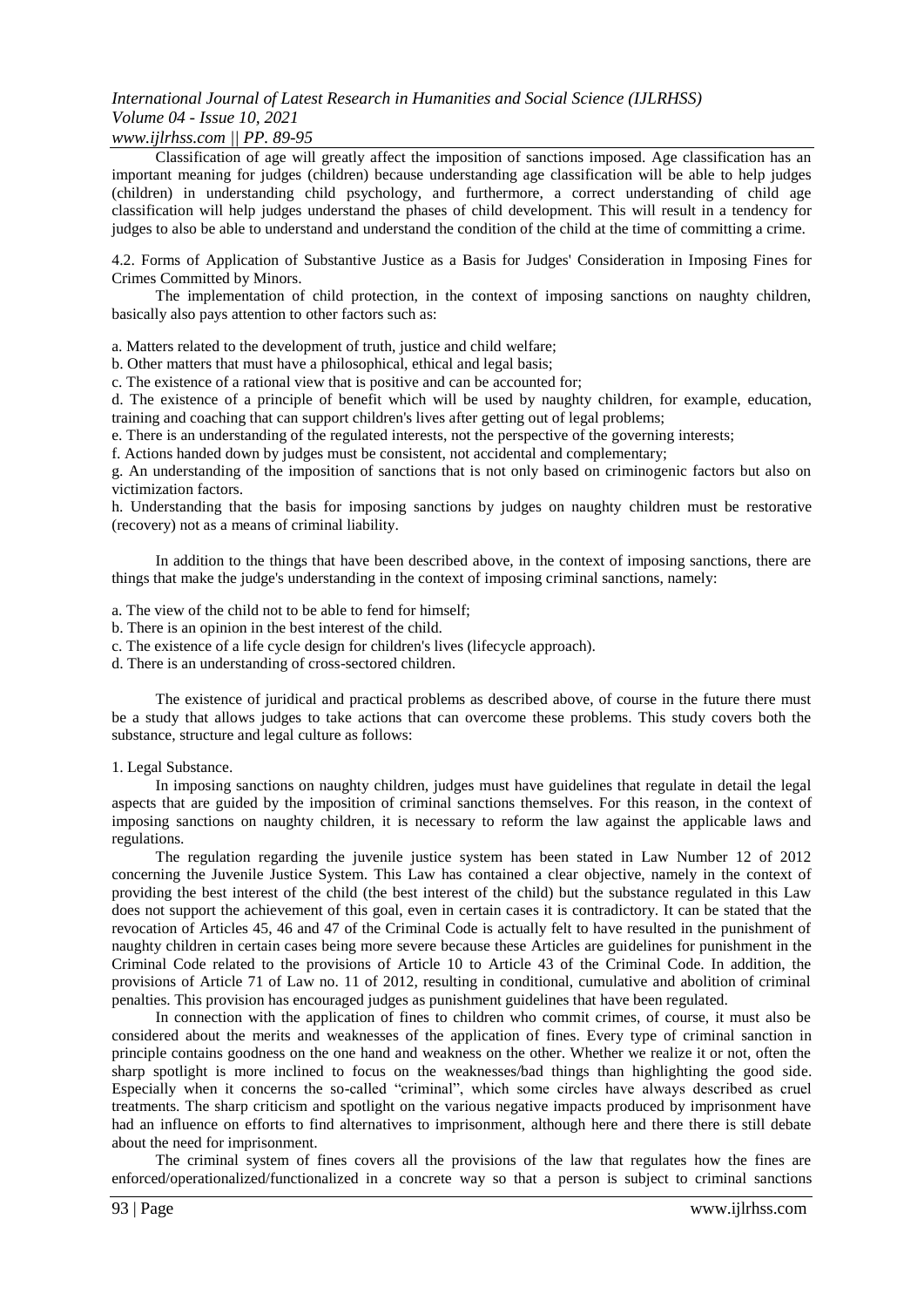### *www.ijlrhss.com || PP. 89-95*

(fines). As already mentioned, every type of crime always has its own characteristics. Likewise, fines, besides having characteristics that are manifested in their goodness and weaknesses, also have other prominent characteristics, namely being economical. Therefore, fines have a relative value, meaning that they are easy to change in value due to the influence of a society's economic development, both nationally and internationally.

Related to the description above, Barda Nawawi Arief proposed several criteria or guidelines in imposing a fine, which are basically as follows:

### **1) A new fine is imposed if:**

a. By taking into account the nature of the crime and the curriculum vitae as well as the character of the defendant, giving him a fine is sufficient to provide protection to the public;

b. The defendant has obtained material benefits from the crime committed or the court is of the opinion that the fine itself can prevent the crime from occurring and can correct the violator;

c. The defendant can or is able to pay and the fine imposed will not prevent the defendant from providing compensation or making repairs to the person who is the victim of the crime;

**2)** In determining the amount and method of payment of the fine, it is necessary to take into account the financial sources of the defendant and the burden/amount of payment to be imposed. Starting from the description above, in the end it can be stated that the policy of the criminal system of fines that is really concerned with the several factors that need to be considered above, is not only able to realize the policy of imposing individual fines, but more than that can realize the policy of the criminal system of fines. humanist, rational and functional in reality.

The application of fines by law enforcement aims to implement a justice, a form of justice as John Rawls argues in A Theory of Justice, justice is fairness, namely a condition that is built on the basis of the view that every individual has freedom, the initial status quo which confirms the fundamental agreement in the contract. social is fair. This is the original position of humans when joining a community called the social contract. The main idea of justice in Rawls's view is how the main institutions of society regulate basic rights and obligations and determine the distribution of welfare for social cooperation that is built.

John Rawls's thoughts on the theory of justice are interesting things to be used as a basis for examining the concept of substantive justice. This is because the concept of justice put forward by John Rawls clearly leads to substantive justice.

Substantive justice is defined as "Justice fairly administered according to rules of substantive law, regardless of any procedural errors not affecting the litigant's substantive rights." This definition can at least be interpreted that substantive justice is justice that is given in accordance with the rules of substantive law, regardless of procedural errors that do not affect the substantive rights of the perpetrators of crimes and victims of criminal acts. This means that what is formally and procedurally true can be blamed materially and substantially violates justice.

Starting from the conception of justice above, according to the author, the application of fines to minors who commit crimes is a manifestation of substantive justice rather than imposing imprisonment or confinement. As the concept or idea of "criminal individualization" has several characteristics, namely:

1. Liability (criminal) is personal/individual (principle of personal);

2. The punishment given to the guilty person ("culpability principle": "no crime without guilt");

3. Criminal sanctions must be adjusted to the characteristics and conditions of the perpetrator; this means that there must be flexibility/flexibility for judges in choosing criminal sanctions (type and amount/severity of sanctions) and there must be the possibility of modifying the criminal (change/adjustment/review) in its implementation.

### **D. Closing**

1. The factors that form the basis for consideration of the judges of the Juvenile Court at the Kupang District Court are:

1) Juridical factors.

2) Philosophical factors.

3) Sociological factors.

4) Psychological factors.

2. Juvenile Court judges in imposing sentences on criminal acts of minors have not fully reflected the principle of substantive justice.